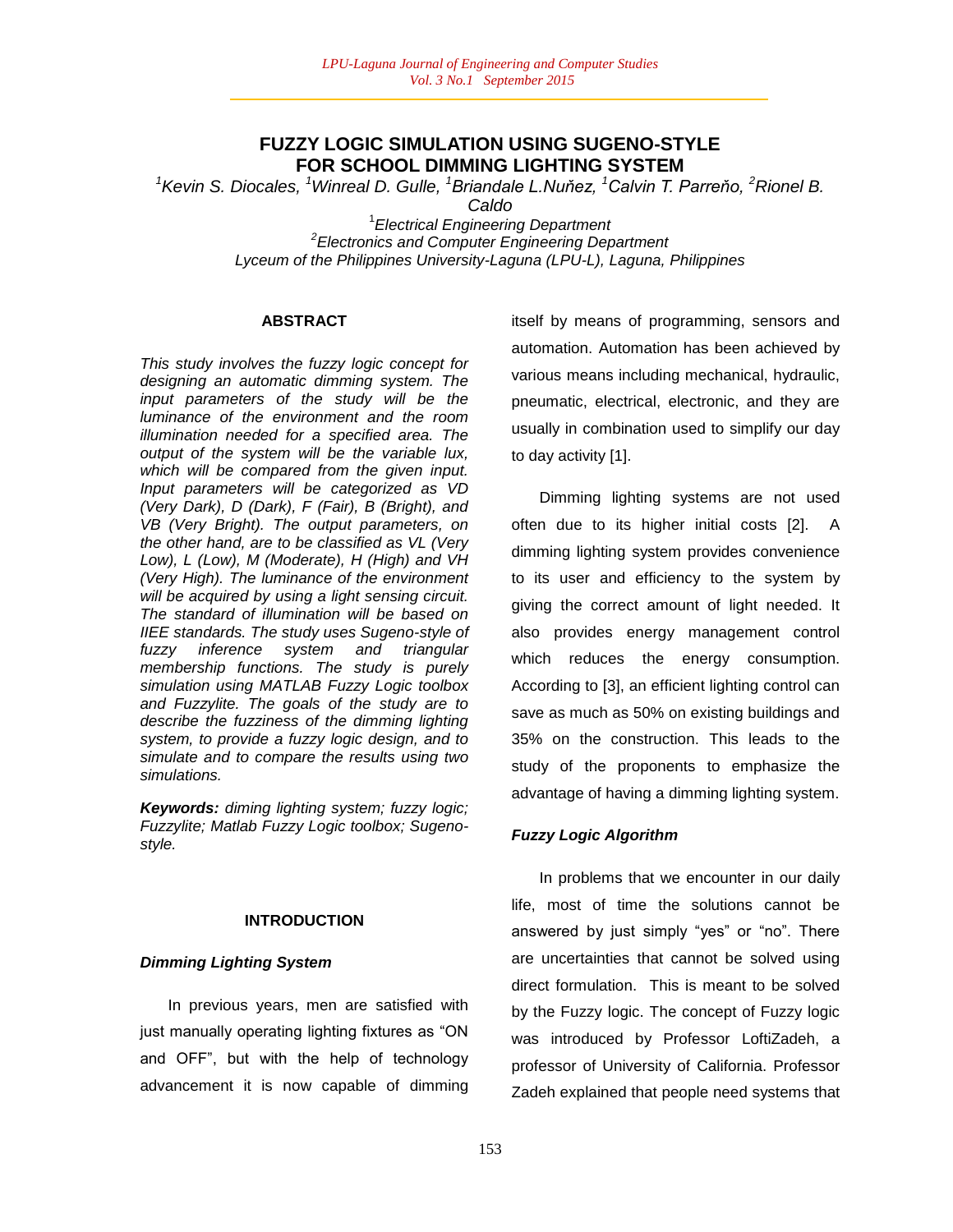are capable of doing flexible control. He elaborated that if interference or noise can take part of membership degrees and utilized by the system, it will be more effective [4].

Fuzzy logic algorithms are used in many applications like dimming system, street light control, and in microcomputers [5] [6]. Fuzzy logic algorithm is easier to understand and calculates faster than the Proportional Integral Derivative (PID) systems [7]. In due course, the proponents decided to utilize fuzzy logic algorithm to design a dimming lighting system.

In this work, the procedure of lighting control system design was focused on fuzzy logic simulation where this process intended to have inputs to be fuzzified and defuzzified to produce crisp output. In this process, the last phase of Fuzzy Logic System operation is to defuzzify the fuzzy output sets by determining a value from membership function and compute for the crisp output using weighted average [7].

#### *Objectives of the Study*

Generally, the proponents aim to design and simulate a dimming system using a fuzzy algorithm that is capable of controlling the luminance of lighting fixtures based on the amount light present in a given area. Specifically, this research endeavors to:

- Design a fuzzy logic algorithm, which can be used as a basis for an automatic dimming system;
- Present the fuzzy logic rules derivation for the dimming lighting system;
- Develop a model for the variable output lux using MATLAB toolbox and Fuzzylite; and,
- Verify the performance of the system using the abovementioned simulations.

#### **METHODOLOGY**

#### *Tools and Techniques*

In this study, the proponents will use the Sugeno style of fuzzy inference system (FIS) technique in developing the system. Compared to Mamdani type FIS, Sugeno FIS is more computationally efficient and appealing in control systems, which requires flexibility and optimization. Sugeno FIS simplifies the deffuzification process. It makes use of the averaging technique to produce the crisp output as shown in Figure 2.1. Mamdani FIS is mostly used in decision support applications while Sugeno FIS is preferred in system design [8].



#### **Figure 2.1 Fuzzy Logic Process**

Figure 2.1 shows the fuzzy logic process in producing the crisp output. At first, the process requires system inputs from the user which will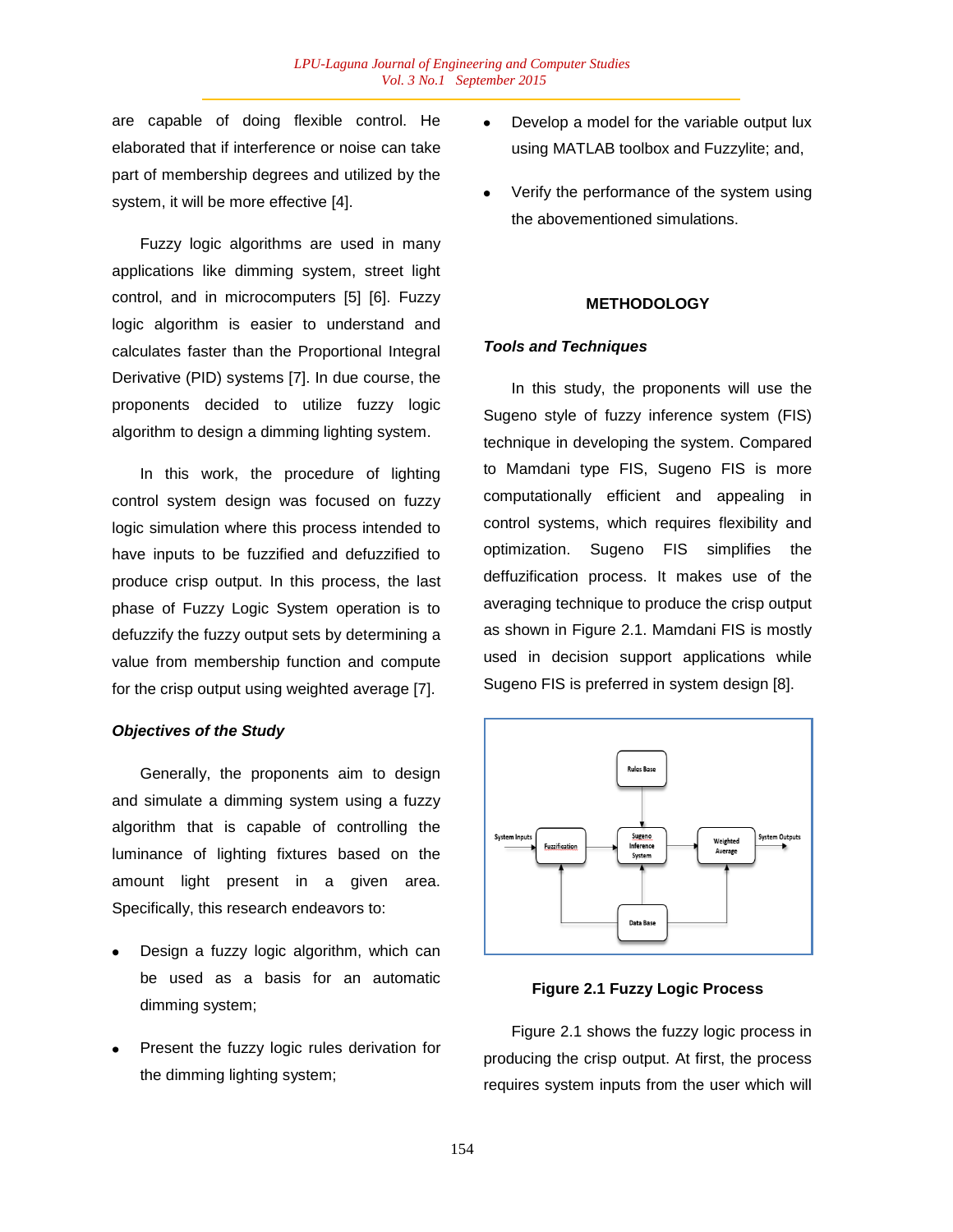be fuzzified by the system to determine its linguistic classification. After the fuzzification process, the inputs will be evaluated using Sugeno FIS base on the given standards (Refer to Table 2.2). When the inputs are already evaluated, it will undergo defuzzification using weighted average to give the system outputs.

Based on Figure 2.1, the system inputs are needed for the system process. These are the following:

- 1. *Illuminance of the environment*  Environment light was considered for the reduction of light, which will be produce d by the system. The measurement of environment light is important so that we can harvest and utilize daylight that is most of the time present in a classroom.
- 2. *Area illumination* To give the correct amount of light produced by the system, it is essential to determine the amount of light present in the area.
- *3. Recommended level of illumination* The proponents will based their standards on *IIEE-ELI Manual of practice on efficient lighting [9].* Diverse levels of illumination are required on different areas. The proponents subjected school areas for the research. The table shows the recommended illumination for the given areas.

**Table 2.1 Recommended Output lux for School Vicinities**

| Area                 | Recommended lux |  |  |  |  |
|----------------------|-----------------|--|--|--|--|
|                      | output          |  |  |  |  |
| Laboratories         | 750 lux         |  |  |  |  |
| <b>Lecture Rooms</b> | 750 lux         |  |  |  |  |
| Library              | 750 lux         |  |  |  |  |
| <b>Drafting room</b> | 1600 lux        |  |  |  |  |
| Gymnasium            | 540 lux         |  |  |  |  |

In constructing the membership functions for the necessary input and output parameters, the proponents defined the linguistic classification of inputs based on the levels of brightness as shown in Table 2.2.

## **Table 2.1 Levels of Input and Output Parameters**

| <b>INPUTS</b>     |                                                                                                      |  |  |  |  |  |  |
|-------------------|------------------------------------------------------------------------------------------------------|--|--|--|--|--|--|
| <b>CONDITIONS</b> | <b>DESCRIPTION/DEFINITION</b>                                                                        |  |  |  |  |  |  |
| Very Dark (VD)    | State of an area when it have the smallest amount or close to zero lux present (0 lux - 299 lux)     |  |  |  |  |  |  |
| Dark (D)          | State of an area when it have small amount of lux present, but not close to zero (300 lux - 699 lux) |  |  |  |  |  |  |
| Fair (F)          | State of an area when it have an enough lux present (700 lux - 800 lux)                              |  |  |  |  |  |  |
| Bright (B)        | State of an area when it have high amount of lux present (801 lux - 1500 lux)                        |  |  |  |  |  |  |
| Very Bright (VB)  | State of an area when it have very high amount of lux present (1501 and above lux)                   |  |  |  |  |  |  |
|                   | <b>OUTPUTS</b>                                                                                       |  |  |  |  |  |  |
| <b>CONDITIONS</b> | <b>DESCRIPTION/DEFINITION</b>                                                                        |  |  |  |  |  |  |
| Very Low (VL)     | The system will give a very low amount of lux (200 lux - 399 lux)                                    |  |  |  |  |  |  |
| Low (L)           | The system will give a very low amount of lux (400 lux - 699 lux)                                    |  |  |  |  |  |  |
| Moderate (M)      | The system will give a moderate amount of lux (700 lux - 800 lux)                                    |  |  |  |  |  |  |
| High (H)          | The system will give a high amount of lux (801 lux - 1500 lux)                                       |  |  |  |  |  |  |
| Very High (VH)    | The system will give a very high amount of lux (1501 and above lux)                                  |  |  |  |  |  |  |

Fuzzy Associative Memory (FAM) matrix was used to create the rules for the system. FAM is a good method in storing and representing fuzzy rules [10]. The output values of the FAM matrix are determined based on the membership functions set by the proponents with respect to its x and y coordinates. Considering that we have two input parameters and we have five classifications (shown in the hierarchical structure depicted in Figure 2.2), we will have 25 possible combinations. The following are samples of output values of the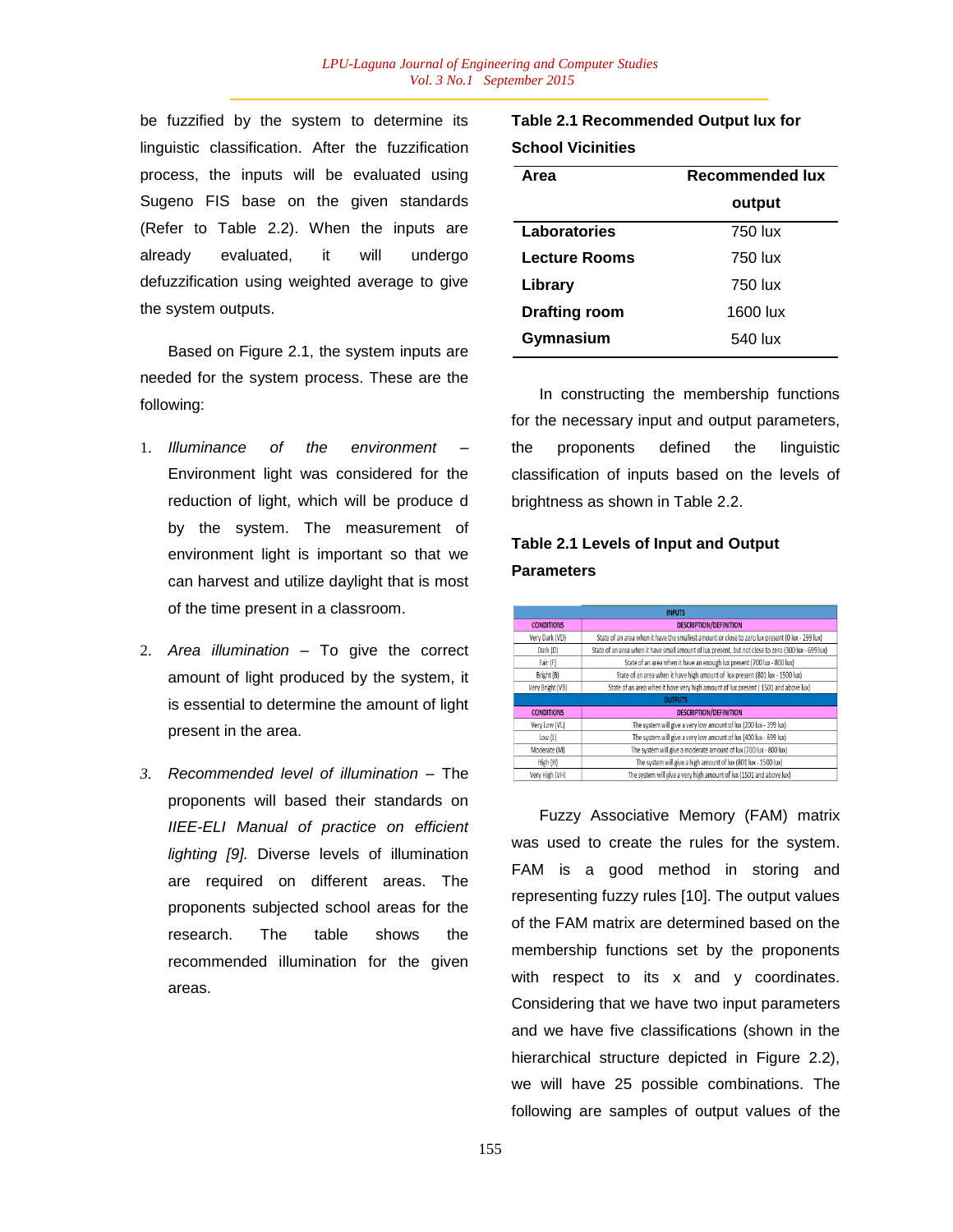FAM matrix with respect to its input parameters.

If *Environment Illumination* is <very bright> and *Area Illumination* is <very bright>

#### **Then the output light will be<Very Low>**

If *Environment Illumination* is <very dark> and *Area Illumination* is <very dark>

**Then the output light will be<Very High>**

If *Environment Illumination* is <fair> and Area *Illumination* is <br/> <br/>**blumination** 

**Then the output light will be<Moderate>**



## **Figure 2.2 Hierarchical Structure of Dimming Lighting System**

The Adaptive Neuro Fuzzy Inference System (ANFIS) approach was used to determine the fuzziness of the system. Since ANFIS is integrated in MATLAB, the proponents can easily do the simulation using the MATLAB fuzzy logic toolbox. To determine the viability of results, it will be compared with the data obtained using fuzzylite. Similar to commonly used Matlab Fuzzy Logic toolbox, fuzzylite is a fuzzy logic control library which can be used for fuzzy logic simulations [11]. Comparing the results of two different simulators will ensure that the fuzzy system provides reliable results.

#### **RESEARCH DESIGN**

#### **Fuzzy Inference System (FIS)**

FIS activates the FAM rules in generating fuzzy output. It maps the given inputs to its corresponding crisp output using defuzzification process. This mapping provides basis for decision-making. The input(s) and output(s) are modeled as membership functions (MFs). The environmental light, which can be obtained and detected by light sensors, will be used as input variable *x* (i.e. Illumination of the Environment) and *y* (i.e. Room Illumination). **Figure 3.1** and **Figure 3.2**depicts the input variables using triangular functions. The output variable (see Figure 3.3) is the linguistic classification of illumination that is needed by the room to reach the illumination standard. The fuzzy set of the output variable is inferred by max-min composition where the VH is the maximum output of illumination and the VL is the minimum. The fuzzy relation describes the desired control action. The fuzzy set of the output variable is defuzzified to deliver a crisp numerical value by the centroid-of-area method [11]. The proponents used Fuzzy Logic Matlab Toolbox and Fuzzy Lite in simulating the system shown in figures 3.1 to 3.5.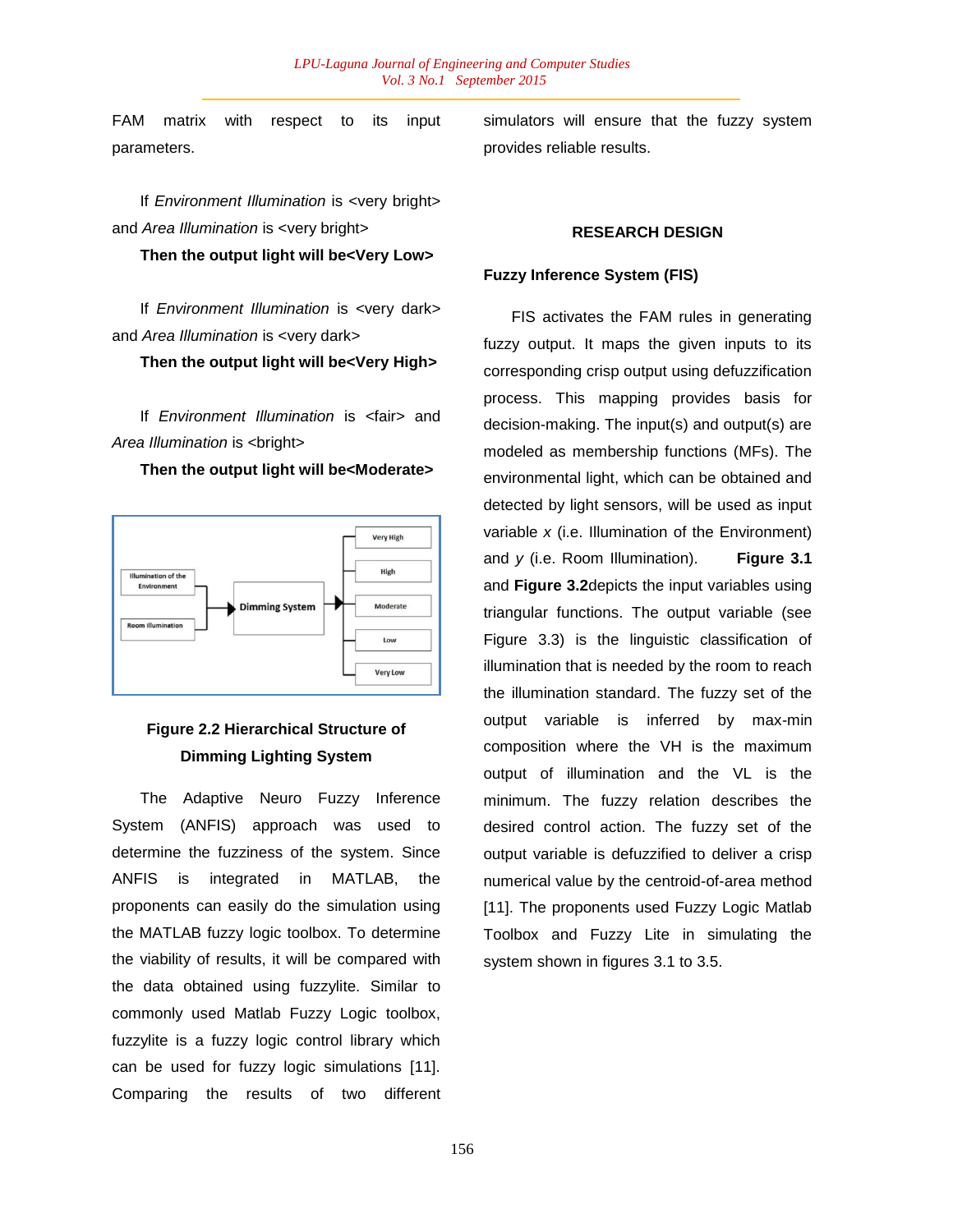





**Figure 3.2: MF of Room Illumination (RI)**

| <b>File Edit View</b>   |            |  |                                                     |                           |              |                          |
|-------------------------|------------|--|-----------------------------------------------------|---------------------------|--------------|--------------------------|
| <b>FIS Variables</b>    |            |  |                                                     | Membership function plots | plot points: | 181                      |
| f(u)                    |            |  |                                                     | VH                        |              |                          |
| <b>DLS</b><br>F         |            |  |                                                     | H                         |              |                          |
|                         |            |  |                                                     | M                         |              |                          |
| <b>RI</b>               |            |  |                                                     | L                         |              |                          |
|                         |            |  |                                                     | <b>VL</b>                 |              |                          |
|                         |            |  |                                                     |                           |              |                          |
|                         |            |  |                                                     | output variable "DLS"     |              |                          |
| Current Variable        |            |  | Current Membership Function (click on MF to select) |                           |              |                          |
| Name                    | <b>DLS</b> |  | Name                                                |                           | <b>VL</b>    |                          |
| Type                    | output     |  | Type                                                |                           | constant     | $\overline{\phantom{a}}$ |
| Range                   | [0 1]      |  | Params                                              | 5                         |              |                          |
| Display Range           |            |  | Help                                                |                           | Close        |                          |
| Selected variable "DLS" |            |  |                                                     |                           |              |                          |



Similar to Matlab Fuzzy Logic Toolbox, Fuzzy Lite was used for testing and comparison purposes. The input and output membership functions used in Matlab were also used in fuzzylite. Upon finishing the fuzzy model in fuzzylite, the proponents make use of the same inputs injected in Matlab, so as to check the reliability of the system. *Refer to Figure 3.4 and Figure 3.5 for this illustration.*



## **Figure 3.4 FuzzyLite Illumination of Environment**



### **Figure 3.5 FuzzyLite Room Illumination (RI)**

The proponents set the ranges of the output membership function (MF) in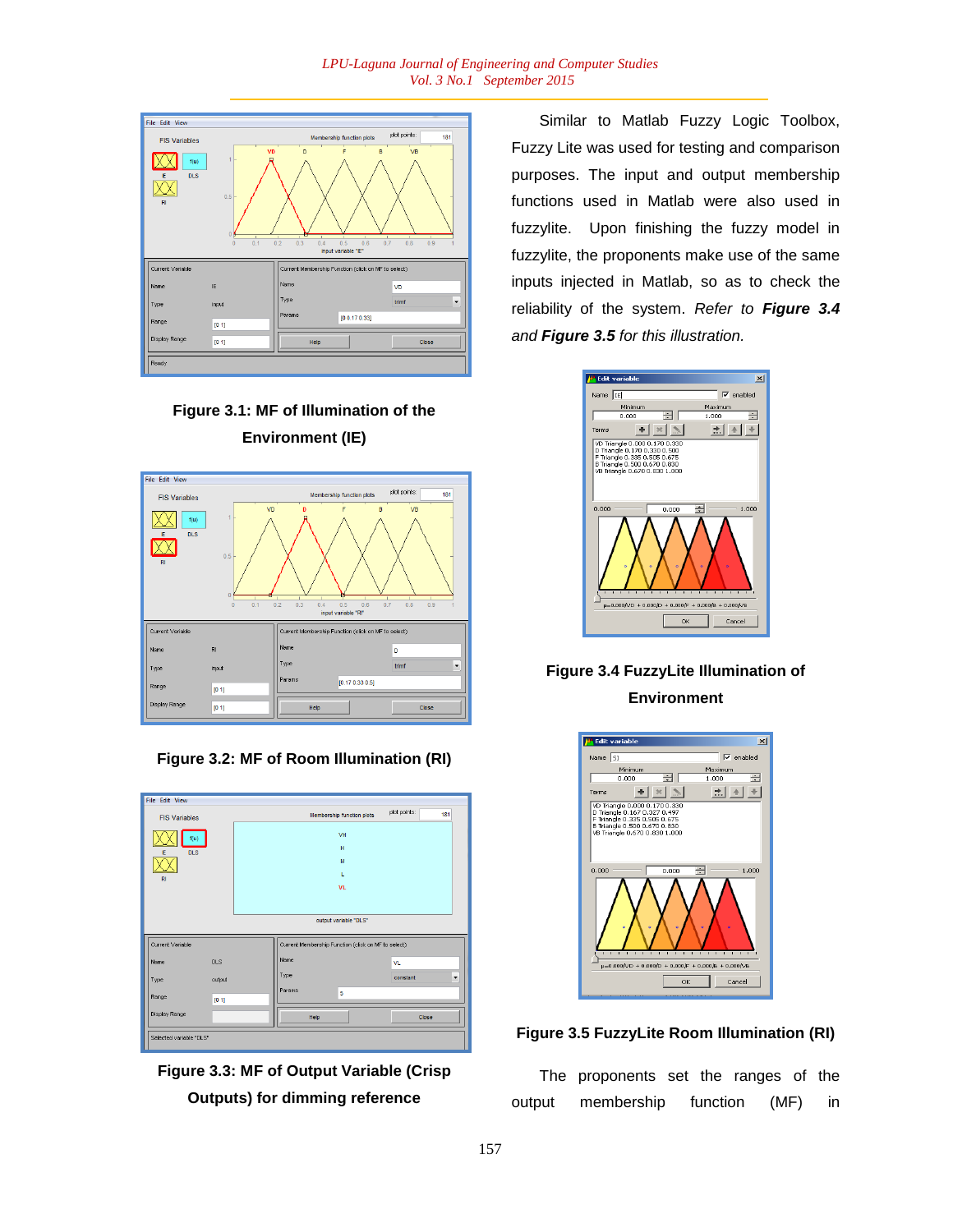determining the light intensity needed by the room (shown in **Table 3.2**).

# **Table 3.2 Linguistic Classification of Membership Functions**

|                  | <b>Linguistic Classification</b> |
|------------------|----------------------------------|
| Level            | Range                            |
| <b>Very High</b> | 4.41 to 5.00                     |
| High             | 3.91 to 4.40                     |
| Moderate         | 2.91 to 3.91                     |
| Low              | 1.91 to 2.90                     |
| <b>Very Low</b>  | 1.00 to 1.90                     |

The fuzzy rule base consists of a collection of fuzzy IF-THEN rules. The proponents constructed rules stated as follows:

*Rule 1: IF x(IE is VD) an y(SI is VD) then z(DLS) = VH*

*Rule 2: IF x(IE is VD) an y(SI is D) then z(DLS) = VH*

*Rule 3: IF x(IE is VD) an y(SI is F) then z(DLS) = H*

*Rule 4: IF x(IE is VD) an y(SI is B) then z(DLS) = H*

*Rule 5: IF x(IE is VD) an y(SI is VB) then z(DLS) = M*

*Rule 6……n*

These rules tabulated in FAM matrix were realized in Matlab using Rule Editor as shown in Figure 3.6.



# **Figure 3.6 Matlab Fuzzy Logic Toolbox Ruling**



# **Figure 3.7 Matlab Fuzzy Logic Toolbox Simulation**



**Figure 3.8 FuzzyLite Output Response and Linguistic Classification**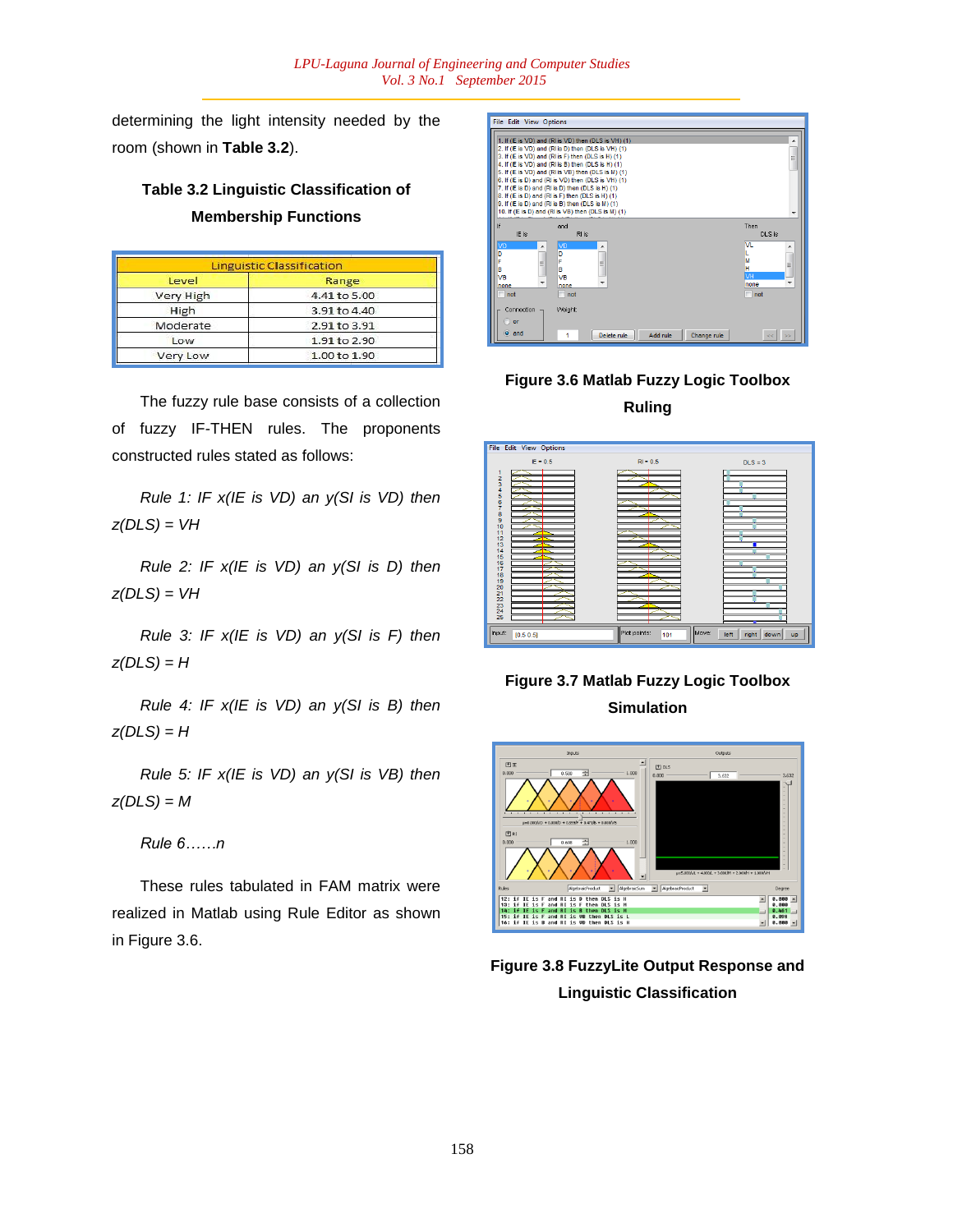The simulation in **Figure 3.8** shows that the results obtained using fuzzylite is likely equal to the results obtained using Fuzzy Logic Toolbox. The output linguistic class of fuzzyLite is the same with Matlab Fuzzy Logic, they both give Moderate (M) classification. The actual inputs are 1218 and 1047 and their given normalized inputs are .58 and .698 for Illumination of Environment (IE) and Room Illumination (RI) respectively. The bit difference of the two is that the fuzzylite gives a membership degree that is not exactly the same as what was obtained using Matlab fuzzy logic. These are just some of the inputs used for testing*. Refer to Section 4 for complete set of simulation results.*

The proponents make use of the variables x, y, and z for input 1, input 2, and output respectively. Output is represented by Linguistic classification Very High (VH), High (H), Moderate (M), Low (L) and Very Low (VL). Consequent pair of Linguistic Classification stated by the rules is tabulated to be the truth table for outputs. For instance, IF *x* is VL (1) and *y* is VL (1) THEN *z* is VH (5) (see Table 3.6).

# **Table 3.6: The Fuzzy Rules for the Dimming Lighting System**

| Count           | <b>Weights</b>  | <b>Illumination of</b><br>the Environment | <b>Illumation</b> | <b>Dimming</b><br><b>Standard Room Lighting System Lighting System</b><br>(Classified<br><b>Value)</b> | <b>Dimming</b><br>(Linguistic<br>Class) |
|-----------------|-----------------|-------------------------------------------|-------------------|--------------------------------------------------------------------------------------------------------|-----------------------------------------|
| $\bf{0}$        | w1              | 5                                         | 5                 | 500                                                                                                    | VL                                      |
| 1               | w <sub>2</sub>  | 5                                         | 4                 | 4.50                                                                                                   | VL                                      |
| 2               | w <sub>3</sub>  | 5                                         | 3                 | 4 0 0                                                                                                  |                                         |
|                 | w4              | 5                                         | $\overline{2}$    | 3.50                                                                                                   | M                                       |
| 4               | w5              | $\overline{5}$                            | 1                 | 3.00                                                                                                   | М                                       |
| 5               | w <sub>6</sub>  | 4                                         | 5                 | 4.50                                                                                                   | VL                                      |
| 6               | w7              | 4                                         | 4                 | 4.00                                                                                                   |                                         |
| 7               | w <sub>8</sub>  | 4                                         |                   | 3.50                                                                                                   | M                                       |
| 8               | w9              | 4                                         | $\overline{2}$    | 3.00                                                                                                   | M                                       |
| 9               | w10             | 4                                         | 1                 | 2.50                                                                                                   | н                                       |
| 10              | w11             | 3                                         | 5                 | 4.00                                                                                                   |                                         |
| 11              | w12             | 3                                         | 4                 | 3.50                                                                                                   | М                                       |
| $\overline{12}$ | w13             | 3                                         | 3                 | 3.00                                                                                                   | M                                       |
| 13              | w14             | 3                                         | $\overline{2}$    | 2.50                                                                                                   | Н                                       |
| 14              | w15             | 3                                         | 1                 | 2.00                                                                                                   | Ή                                       |
| 15              | w16             | $\overline{2}$                            | 5                 | 3.50                                                                                                   | M                                       |
| 16              | w17             | $\overline{\mathbf{2}}$                   | 4                 | 3.00                                                                                                   | M                                       |
| 17              | w18             | $\overline{2}$                            | 3                 | 2.50                                                                                                   | Н                                       |
| 18              | w19             | $\overline{2}$                            | $\overline{2}$    | 2.00                                                                                                   | H                                       |
| 19              | w <sub>20</sub> | $\overline{2}$                            | 1                 | 1.50                                                                                                   | VH                                      |
| 20              | w <sub>21</sub> | 1                                         | 5                 | 3.00                                                                                                   | M                                       |
| $\overline{21}$ | w <sub>22</sub> | 1                                         | 4                 | 2.50                                                                                                   | н                                       |
| 22              | w23             | 1                                         | 3                 | 2.00                                                                                                   | н                                       |
| 23              | w24             | 1                                         | $\overline{2}$    | 1.50                                                                                                   | <b>VH</b>                               |
| 24              | w <sub>25</sub> | 1                                         | 1                 | 1.00                                                                                                   | VH                                      |

## **EXPERIMENTS, COMPARISON AND ANALYSIS OF RESULTS**

In this study, the proponents conducted two different fuzzy logic simulations using Matlab Fuzzy Logic Toolbox and FuzzyLite for the dimming lighting system. The proponents conducted 20 trials to check the reliability of the two applications and determine their crisp outputs as shown in **Table 4.1.**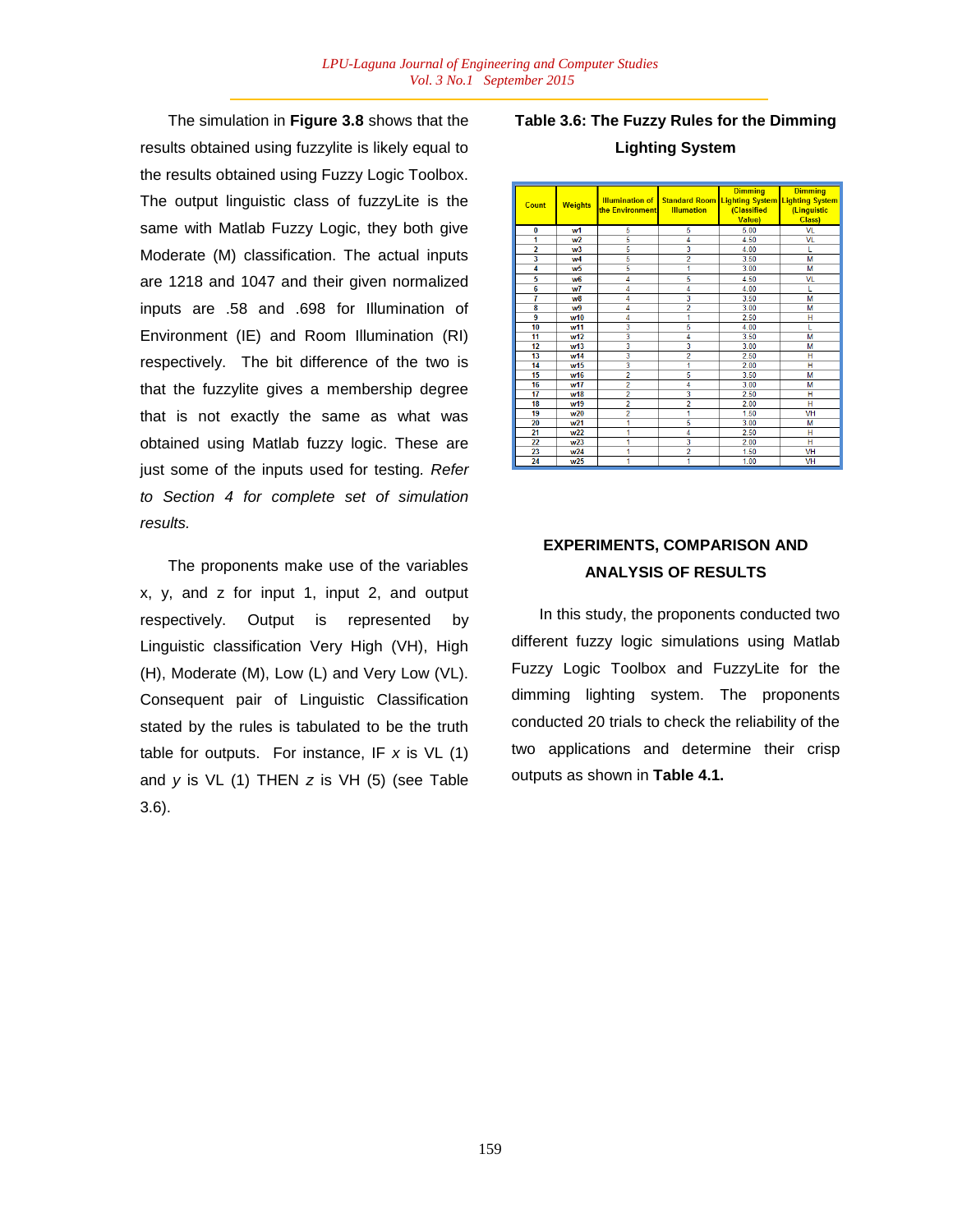| <b>Trials</b>  |            | <b>Board Predictive</b><br><b>Assessment Input</b><br><b>Parameters</b> | <b>Input Values</b> |                   | Crisp<br><b>Output</b><br>(Matlab<br><b>Fuzzy</b><br>Logic<br>Toolbox) | Crisp<br>Output<br>(Fuzzy<br>Lite) | Linguistic<br><b>Classification</b> | True<br>Error   | % Relative<br><b>Approximate</b><br>Error |             |
|----------------|------------|-------------------------------------------------------------------------|---------------------|-------------------|------------------------------------------------------------------------|------------------------------------|-------------------------------------|-----------------|-------------------------------------------|-------------|
|                |            |                                                                         | lux                 | <b>Normalized</b> |                                                                        |                                    |                                     |                 |                                           |             |
| 1              | <b>DLS</b> | IE                                                                      | 483                 | 0.23              | 1.84                                                                   | 1.842                              | <b>Very High</b>                    | 0.002           | 0.108577633                               |             |
|                |            | RI                                                                      | 684                 | 0.456             |                                                                        |                                    |                                     |                 |                                           |             |
| $\overline{2}$ | <b>DLS</b> | IE                                                                      | 655.2               | 0.312             | 2.35                                                                   | 2.355                              | <b>High</b>                         | 0.005           | 0.212314225                               |             |
|                |            | RI                                                                      | 855                 | 0.57              |                                                                        |                                    |                                     |                 |                                           |             |
| $\overline{3}$ | <b>DLS</b> | IE                                                                      | 1218                | 0.58              | 3.63                                                                   | 3.632                              | <b>Moderate</b>                     | 0.002           | 0.055066079                               |             |
|                |            | RI                                                                      | 1047                | 0.698             |                                                                        |                                    |                                     |                 |                                           |             |
| 4              | <b>DLS</b> | IE                                                                      | 882                 | 0.42              | 3.39                                                                   |                                    |                                     |                 | 0.118133491                               |             |
|                |            | RI                                                                      | 1185                | 0.79              |                                                                        | 3.386                              | Moderate                            | 0.004           |                                           |             |
| $\overline{5}$ | <b>DLS</b> | IF                                                                      | 1386                | 0.66              | 2.91                                                                   |                                    |                                     | 0.004           |                                           |             |
|                |            | <b>RI</b>                                                               | 990                 | 0.33              |                                                                        | 2.914                              | Moderate                            |                 | 0.13726836                                |             |
| 6              | <b>DLS</b> | IE                                                                      | 1050                | 0.5               | 3                                                                      | 3                                  | <b>Moderate</b>                     | $\bf{0}$        | $\bf{0}$                                  |             |
|                |            | RI                                                                      | 930                 | 0.62              |                                                                        |                                    |                                     |                 |                                           |             |
| $\overline{t}$ | <b>DLS</b> | IE                                                                      | 924                 | 0.44              | 1.8                                                                    | 1.799                              | <b>Very High</b>                    | 0.001           | 0.055586437                               |             |
|                |            | RI                                                                      | 361.5               | 0.24              |                                                                        |                                    |                                     |                 |                                           |             |
| 8              | <b>DLS</b> | IE                                                                      | 525                 | 0.25              | 2.75                                                                   | 2.75                               | <b>High</b>                         | $\bf{0}$        | $\bf{0}$                                  |             |
|                |            | RI                                                                      | 1125                | 0.75              |                                                                        |                                    |                                     |                 |                                           |             |
| 9              | <b>DLS</b> | IE                                                                      | 1596                | 0.76              | 3.54                                                                   | 3.538                              | Moderate                            | 0.002           | 0.056529112                               |             |
|                |            | RI                                                                      | 735                 | 0.49              |                                                                        |                                    |                                     |                 |                                           |             |
| 10             | <b>DLS</b> | IE                                                                      | 1680                | 0.8               | 2.81                                                                   | 2.813                              | <b>High</b>                         | 0.003           | 0.106647707                               |             |
|                |            | RI                                                                      | 150                 | 0.1               |                                                                        |                                    |                                     |                 |                                           |             |
| 11             | <b>DLS</b> | IF                                                                      | 1575                | 0.75              | 4.97                                                                   | 4.969                              | <b>Very Low</b>                     | 0.001           | 0.020124774                               |             |
|                |            | RI                                                                      | 1230                | 0.82              |                                                                        |                                    |                                     |                 |                                           |             |
| 12             | <b>DLS</b> | IE                                                                      | 1365                | 0.65              | 4.17                                                                   | 4.17                               | Low                                 | $\bf{0}$        | $\ddot{\mathbf{0}}$                       |             |
|                |            | RI                                                                      | 1080                | 0.72              |                                                                        |                                    |                                     |                 |                                           |             |
| 13             | <b>DLS</b> | IE                                                                      | 1428                | 0.68              | 3.58                                                                   | 3.577                              | Moderate                            | 0.003           | 0.083869164                               |             |
|                |            | RI                                                                      | 885                 | 0.59              |                                                                        |                                    |                                     |                 |                                           |             |
| 14             | <b>DLS</b> | IE                                                                      | 1995                | 0.95              | 5                                                                      | 5                                  | <b>Very Low</b>                     | $\bf{0}$        | $\bf{0}$                                  |             |
|                |            | RI                                                                      | 1050                | 0.7               |                                                                        |                                    |                                     |                 |                                           |             |
| 15             | <b>DLS</b> | IE                                                                      | 273                 | 0.13              | 1.7                                                                    | 1.71                               | <b>Very High</b>                    | 0.01            | 0.584795322                               |             |
|                |            | RI                                                                      | 675                 | 0.45              |                                                                        |                                    |                                     |                 |                                           |             |
| 16             | DLS        | IE                                                                      | 714                 | 0.34              | 1.39                                                                   | 1.405                              | <b>Very High</b>                    | 0.015           | 1.067615658                               |             |
|                |            | RI                                                                      | 345                 | 0.23              |                                                                        |                                    |                                     |                 |                                           |             |
| 17             | <b>DLS</b> | IE                                                                      | 525                 | 0.25              | 1.85                                                                   | 1.855                              | <b>Very High</b>                    | 0.005           | 0.269541779                               |             |
|                |            | RI                                                                      | 675                 | 0.45              |                                                                        |                                    |                                     |                 |                                           |             |
| 18             | <b>DLS</b> | IE                                                                      | 1155                | 0.55              | 3.11                                                                   |                                    | 3.114                               | <b>Moderate</b> | 0.004                                     | 0.128452152 |
|                |            | RI                                                                      | 855                 | 0.57              |                                                                        |                                    |                                     |                 |                                           |             |
| 19             | <b>DLS</b> | IE                                                                      | 1785                | 0.85              | 5                                                                      | 5                                  | <b>Very Low</b>                     | $\bf{0}$        | $\mathbf 0$                               |             |
|                |            | RI                                                                      | 1050                | 0.7               |                                                                        |                                    |                                     |                 |                                           |             |
| 20             | <b>DLS</b> | IE                                                                      | 903                 | 0.43              | 2.19                                                                   | 2.195                              | <b>High</b>                         | 0.005           | 0.227790433                               |             |
|                | RI         | 585                                                                     | 0.39                |                   |                                                                        |                                    |                                     |                 |                                           |             |

**Table 4.1 Measure of Relationship between Matlab Fuzzy Logic ToolBox and FuzzyLite**

The results obtained from Matlab fuzzy logic toolbox were compared with the results obtained from the FuzzyLite. The proponents computed the true error and the percent approximate error of crisp outputs for two metrologies. It was realized that the two output values were the same and the linguistic classifications were met, based from the specified range that was assigned by the proponents from Table 2.1. The 20 trials were

conducted to cater five linguistic classifications and the highest true error obtained was **0.015**. It could be analyzed that the highest obtained true error (highlighted in red) is negligible; it still fits same "Very High" linguistic classification. In general, Matlab Fuzzy Logic Toolbox and FuzzyLite are correlated with each other in terms of the desired linguistic classification that can be used in dimming lighting system.

### **CONCLUSIONS**

In this paper, the study showed that the fuzzy-based system for dimming lighting system is simple, reliable and effective. The novelty of this paper is the simulation and comparison of two handy fuzzy based programs. The obtained crisp outputs of two metrologies were compared to check the reliability of the system. The outputs were analogous with each other due to its similar rules and membership functions (constructed by the proponents). The results gathered by the proponents were credible and reliable, because regardless of the simulator used, the linguistic classifications will always be the same. The crisp outputs of the two simulators will only have bit or negligible difference.The paper presents a purely simulation model, which employs fuzzy logic for automatic classification of dimming lighting system. Both programs (Matlab fuzzy logic toolbox and Fuzzylite) provide accurate results that can be used on dimming lighting system. It could be concluded that both Matlab fuzzy logic toolbox and Fuzzylite can be used as an effective, handy